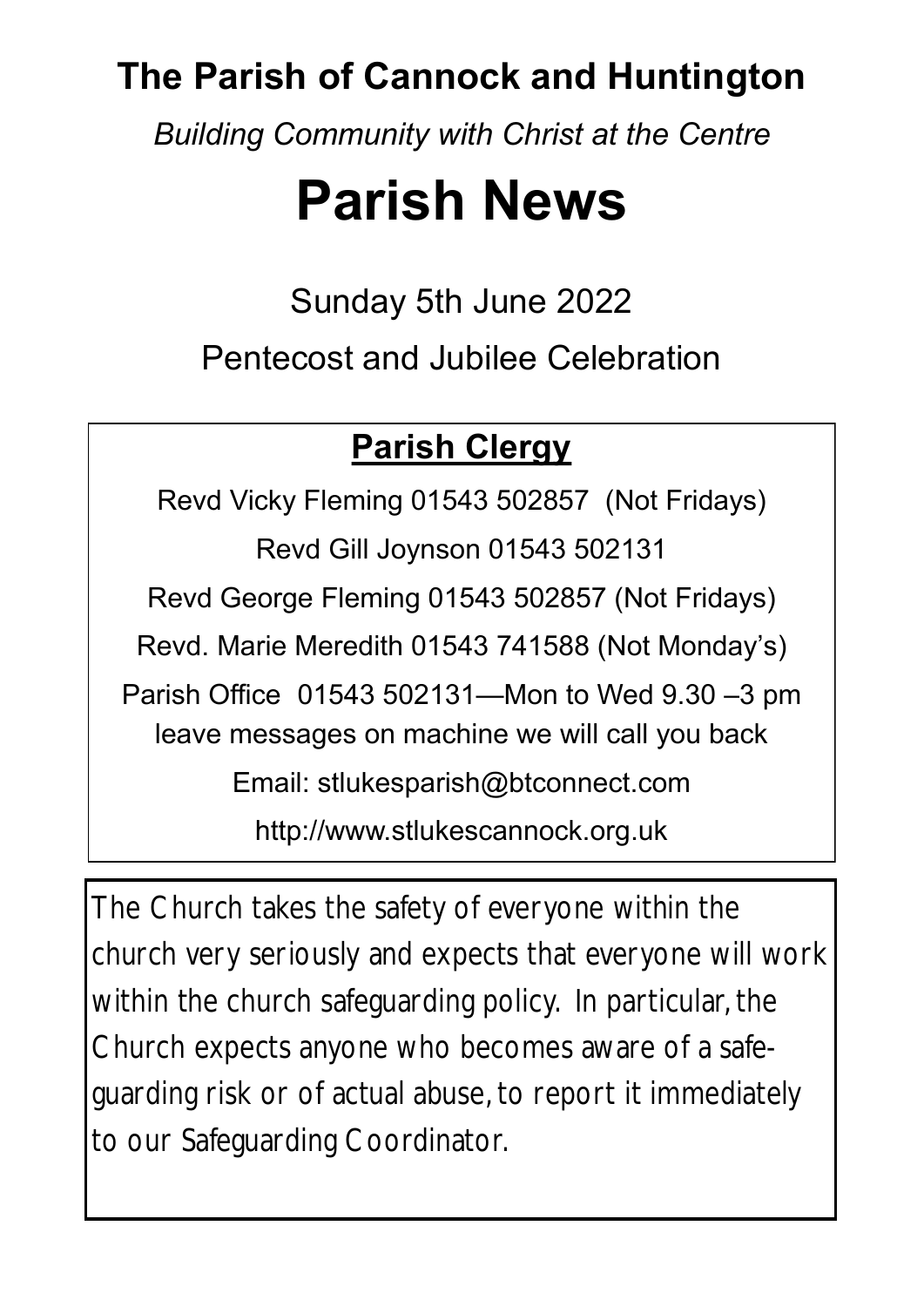# **Collect**

God, who as at this time taught the hearts of your faithful people by sending to them the light of your Holy Spirit: grant us by the same Spirit to have a right judgement in all things and evermore to rejoice in his holy comfort; through the merits of Christ Jesus our Saviour, who is alive and reigns with you, in the unity of the Holy Spirit, one God, now and for ever.

### *First Reading -Acts 2.1-21*

<sup>1</sup>When the day of Pentecost had come, they were all together in one place. <sup>2</sup>And suddenly from heaven there came a sound like the rush of a violent wind, and it filled the entire house where they were sitting. <sup>3</sup>Divided tongues, as of fire, appeared among them, and a tongue rested on each of them. <sup>4</sup>All of them were filled with the Holy Spirit and began to speak in other languages, as the Spirit gave them ability. <sup>5</sup>Now there were devout Jews from every nation under heaven living in Jerusalem. <sup>6</sup>And at this sound the crowd gathered and was bewildered, because each one heard them speaking in the native language of each. Amazed and astonished, they asked, 'Are not all these who are speaking Galileans? <sup>8</sup>And how is it that we hear, each of us, in our own native language? <sup>9</sup>Parthians, Medes, Elamites, and residents of Mesopotamia, Judea and Cappadocia, Pontus and Asia, <sup>10</sup>Phrygia and Pamphylia, Egypt and the parts of Libya belonging to Cyrene, and visitors from Rome, both Jews and proselytes,  $11$ Cretans and Arabs  $-$  in our own languages we hear them speaking about God's deeds of power.<sup>' 12</sup>All were amazed and perplexed, saying to one another, 'What does this mean?' <sup>13</sup>But others sneered and said, 'They are filled with new wine.' <sup>14</sup>But Peter,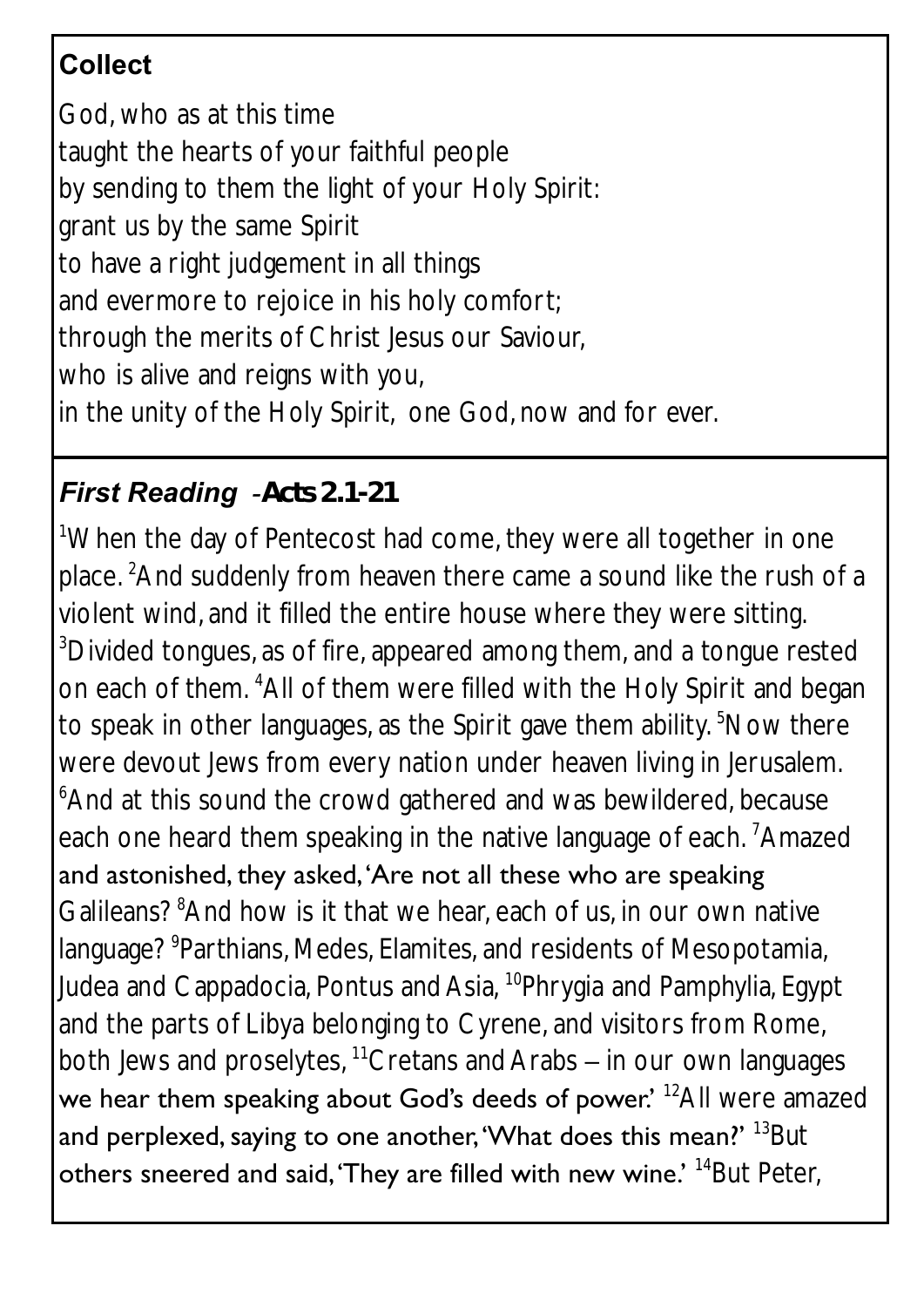standing with the eleven, raised his voice and addressed them: 'Men of Judea and all who live in Jerusalem, let this be known to you, and listen to what I say. <sup>15</sup>Indeed, these are not drunk, as you suppose, for it is only nine o'clock in the morning.  ${}^{16}$ No, this is what was spoken through the prophet Joel: 17"In the last days it will be, God declares, that I will pour out my Spirit upon all flesh, and your sons and your daughters shall prophesy, and your young men shall see visions, and your old men shall dream dreams. <sup>18</sup>Even upon my slaves, both men and women, in those days I will pour out my Spirit; and they shall prophesy.<sup>19</sup>And I will show portents in the heaven above and signs on the earth below, blood, and fire, and smoky mist.<sup>20</sup>The sun shall be turned to darkness and the moon to blood, before the coming of the Lord's great and glorious day. $21$ Then everyone who calls on the name of the Lord shall be saved."

#### **Second Reading -** *John 14:8-17*

Philip said to Jesus, 'Lord, show us the Father, and we will be satisfied.' Jesus said to him, 'Have I been with you all this time, Philip, and you still do not know me? Whoever has seen me has seen the Father. How can you say, "Show us the Father"? Do you not believe that I am in the Father and the Father is in me? The words that I say to you I do not speak on my own; but the Father who dwells in me does his works. Believe me that I am in the Father and the Father is in me; but if you do not, then believe me because of the works themselves. Very truly, I tell you, the one who believes in me will also do the works that I do and, in fact, will do greater works than these, because I am going to the Father. I will do whatever you ask in my name, so that the Father may be glorified in the Son. If in my name you ask me for anything, I will do it.'If you love me, you will keep my commandments. And I will ask the Father, and he will give you another Advocate, to be with you for ever. This is the Spirit of truth, whom the world cannot receive, because it neither sees him nor knows him. You know him, because he abides with you, and he will be in you.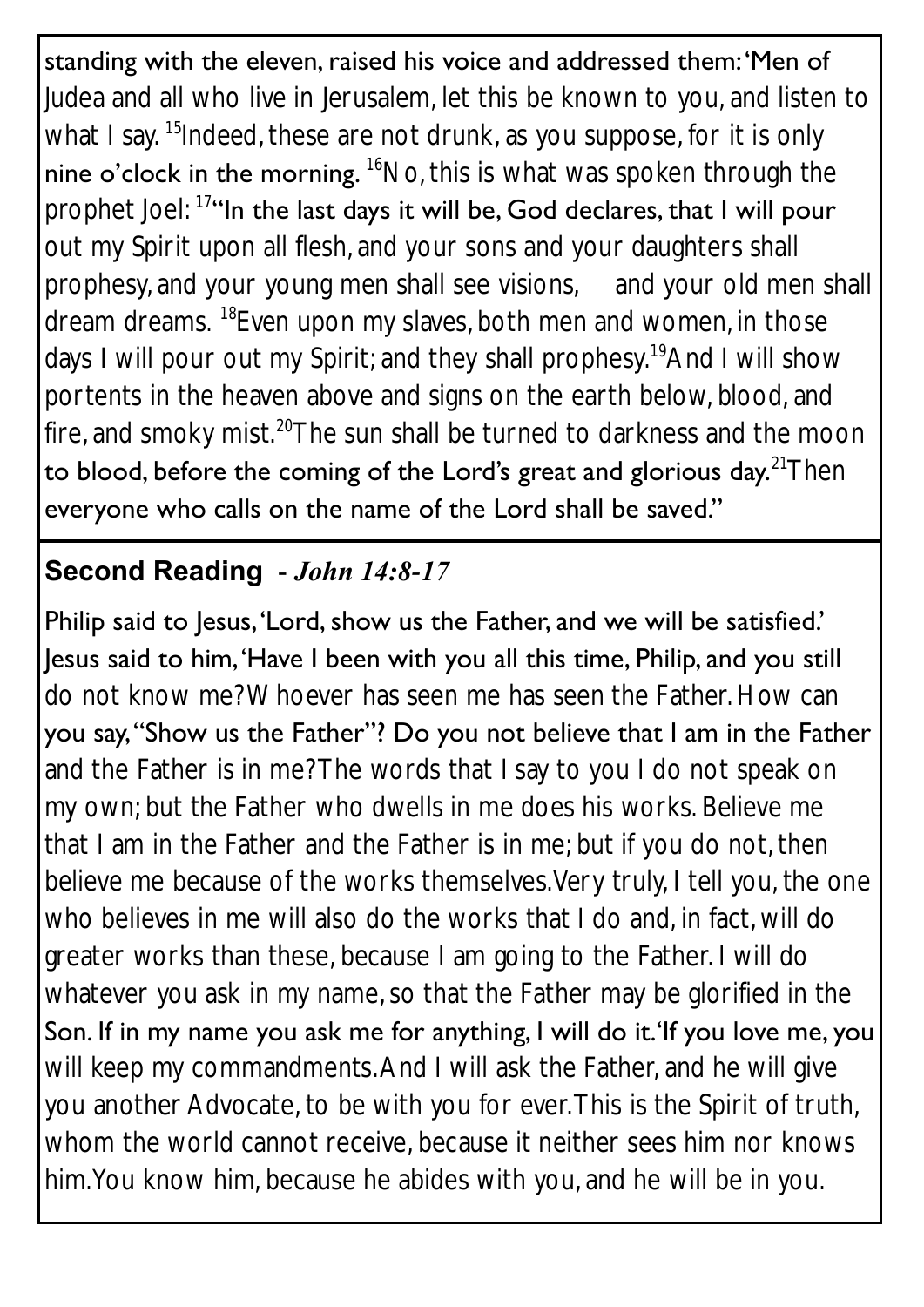## **Post Communion Prayer**

Faithful God, who fulfilled the promises of Easter by sending us your Holy Spirit and opening to every race and nation the way of life eternal: open our lips by your Spirit, that every tongue may tell of your glory; through Jesus Christ our Lord.

### **Everyone is important and everyone has a part to play**

Let's give thanks for our Wardens and PCC

Heavenly Father thank you for all those who have served on the PCC and as Wardens. We pray that those you call to serve in this way will be blessed beyond measure. Anoint them afresh with your Holy Spirit as they take on the responsibility of leadership. Amen

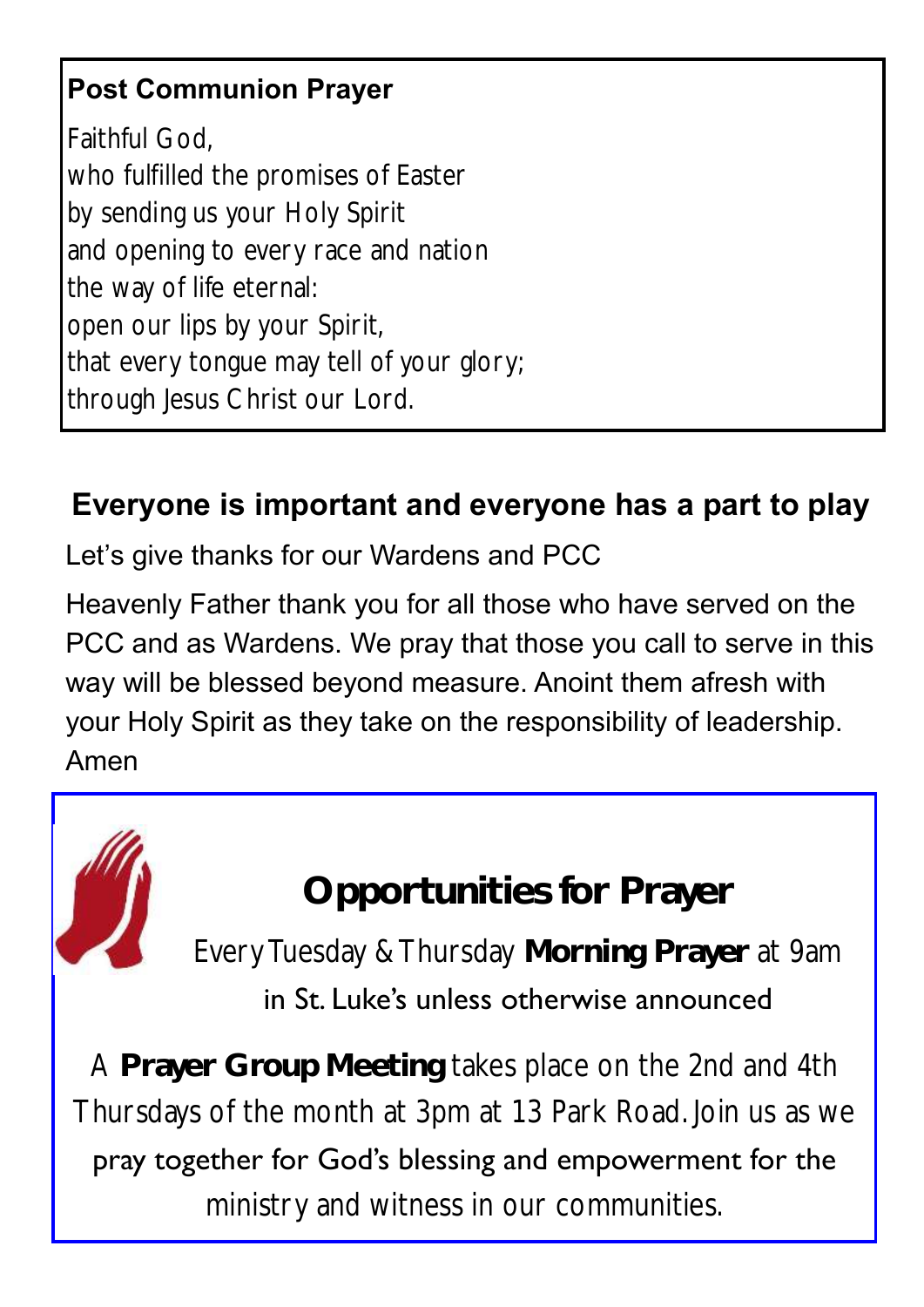

Please remember the Foodbank when you go shopping—a have a lot of families struggling in our parish

**HOME COMMUNION—** for members of our congregation who cannot come to a church service. Please tell any member of the pastoral team, i.e. David Gethin, Gill Winter and Wendy Bishop, or the church wardens or give their name in to the parish office, who will make necessary arrangements.

# **Congregational Fellowship Meetings**



**St. Luke's on 12th June and** 

**St. Thomas on 26th June**

**With Coffee after the service—please let** 

# **Rev. Vicky know any items you wish to discuss by Saturday 11th June.**

# **ST LUKE'S FUND-RAISING EVENT**



**Sunday 26th June 4:00pm**

Please come along and enjoy a concert

being given by **Lichfield Sinfonia.** 

Tickets from Jane Coxon, Nigel Bailey, Wardens or the Parish Office.

£10 per ticket. Have you got yours yet?

٦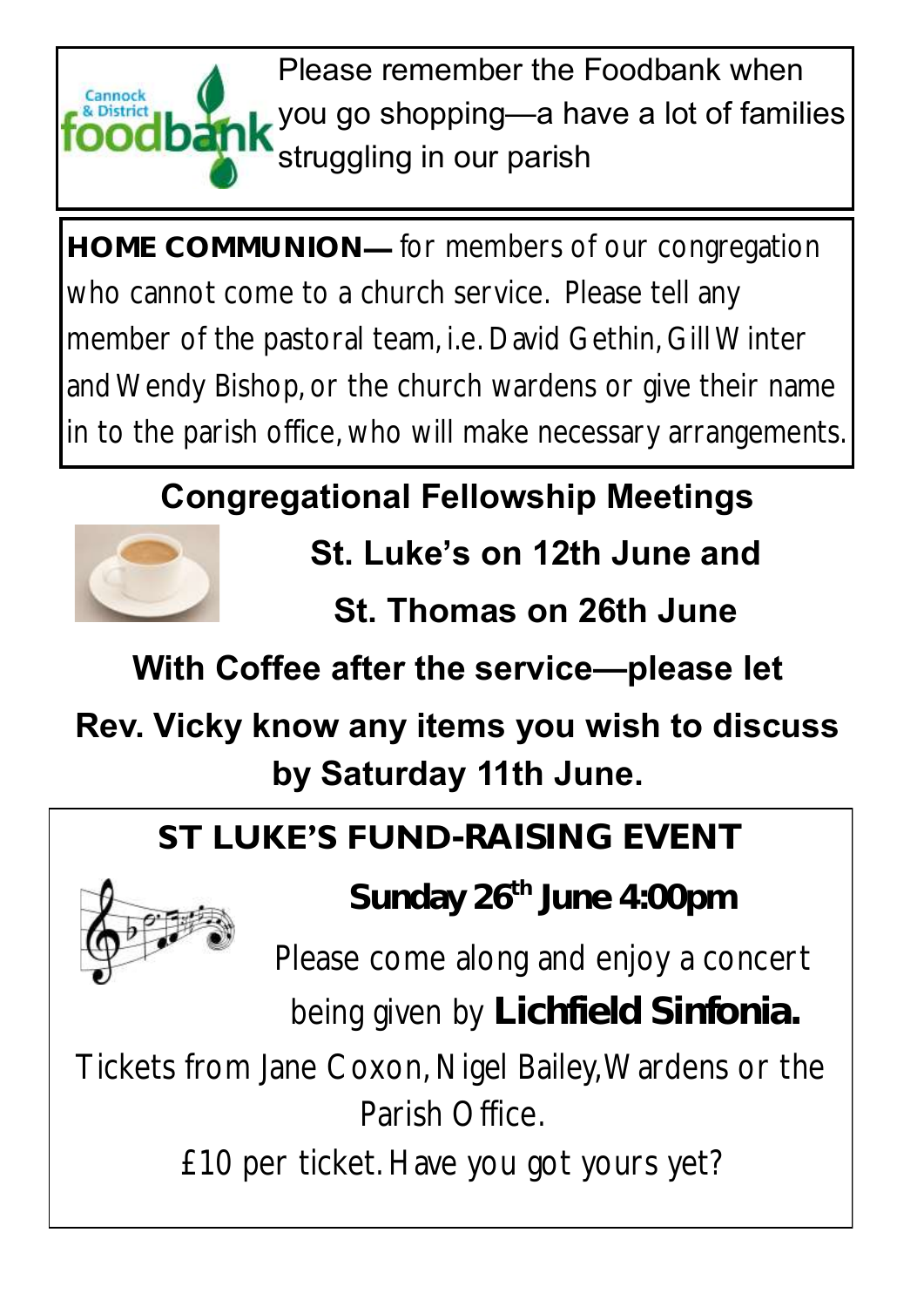# **\*\*Please let the Parish Office know if you wish to advertise your group meeting\*\***

# **ST LUKE'S FETE SATURDAY 9<sup>TH</sup> JULY**

**Bric-a-brac/books and toys – please bring to the church centre as soon as possible.**

Tombola – a wide range of gifts is needed. There are 2 boxes at the back of church and 2 in the church office. Please start bringing any items now and place in the boxes– not on the day of the fete. Cake stall – always very popular – please bake as many as you can! Help is needed with setting up stalls early on the Saturday morning.

**Every family celebrates birthdays and Wedding Anniversaries—the Church family should be no different. We thank God for you and pray he will bless you richly please let the Parish Office know if you are celebrating.**



Congratulations to Janice and Glynn Middleton Who celebrate their Wedding Anniversary on 12th June.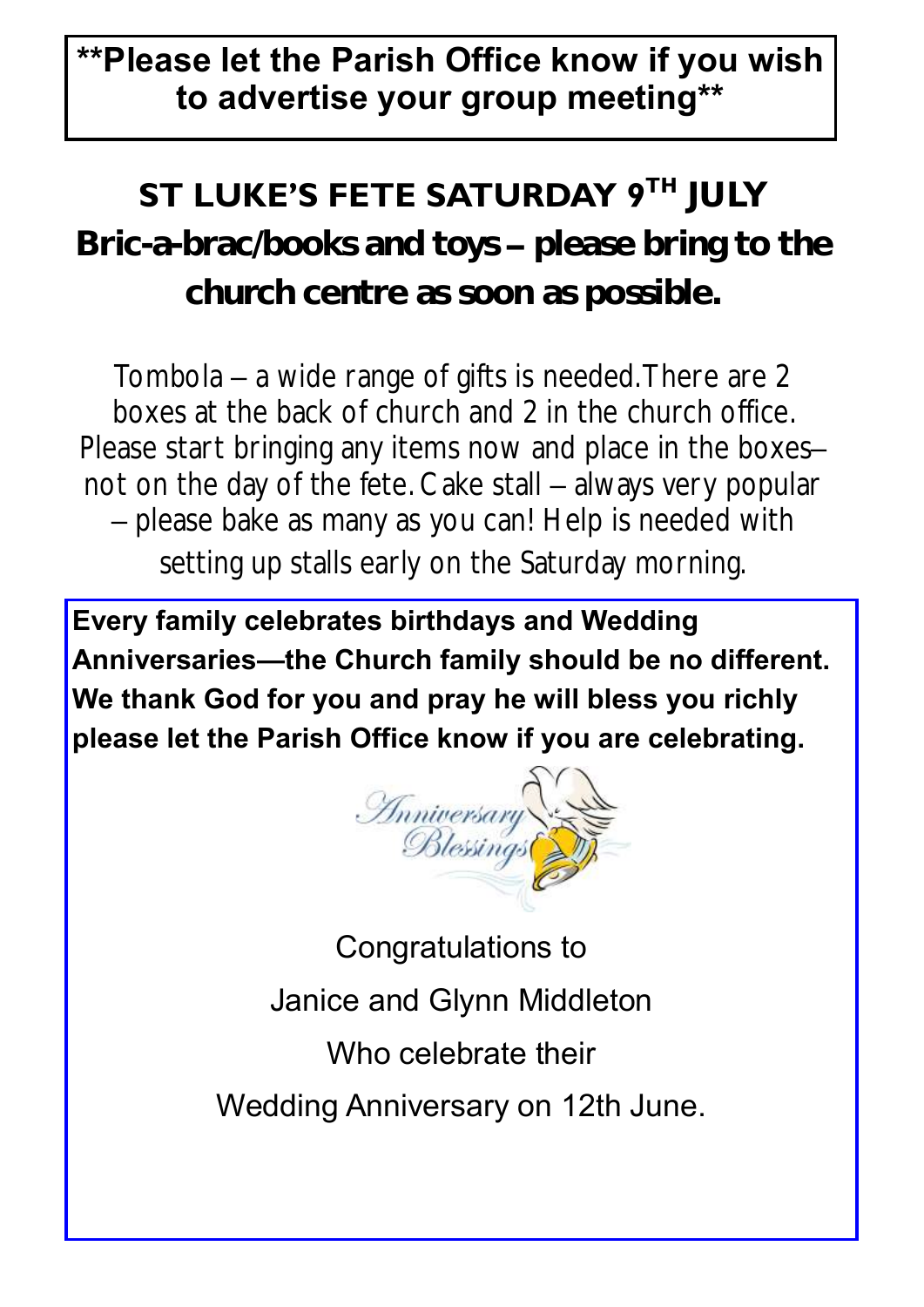# **Important happenings……**

#### **9th June 7.30pm at St. Peter's, Hednesford**

### **The Archdeacon's Visitation**

Our Church Wardens are being sworn in to office—come and support them!

### **18th June 6.30pm at St. Luke's**

## **Bishop Clive comes to ordain four deacon's to the Priesthood including our own Rev. Marie Meredith**

There are fifty places for our congregation to come and enjoy a celebration after the service in the Centre. It would be helpful if you would let Janice Middleton know if you are coming

## **And an invitation from Rev. Alex Mann**

The Benefice of Heath- All Saints Heath and St Albans Holmewood

The Parochial Church Council have pleasure in inviting you

To the

**The Licensing by Rt Rev'd Malcolm McNaughton, Bishop of Repton** 

**& Ven Karen Hamblin, Archdeacon of East Derbyshire of**

#### **The Rev'd Alexandrina Mann**

#### **As Vicar of the Benefice of Heath**

#### **On Thursday 23rd June 2022 at 7.30pm**

In the Parish Church of All Saints Heath S44 5SD.

Further details and where to reply by 15th June, are available from Rev. Vicky Fleming